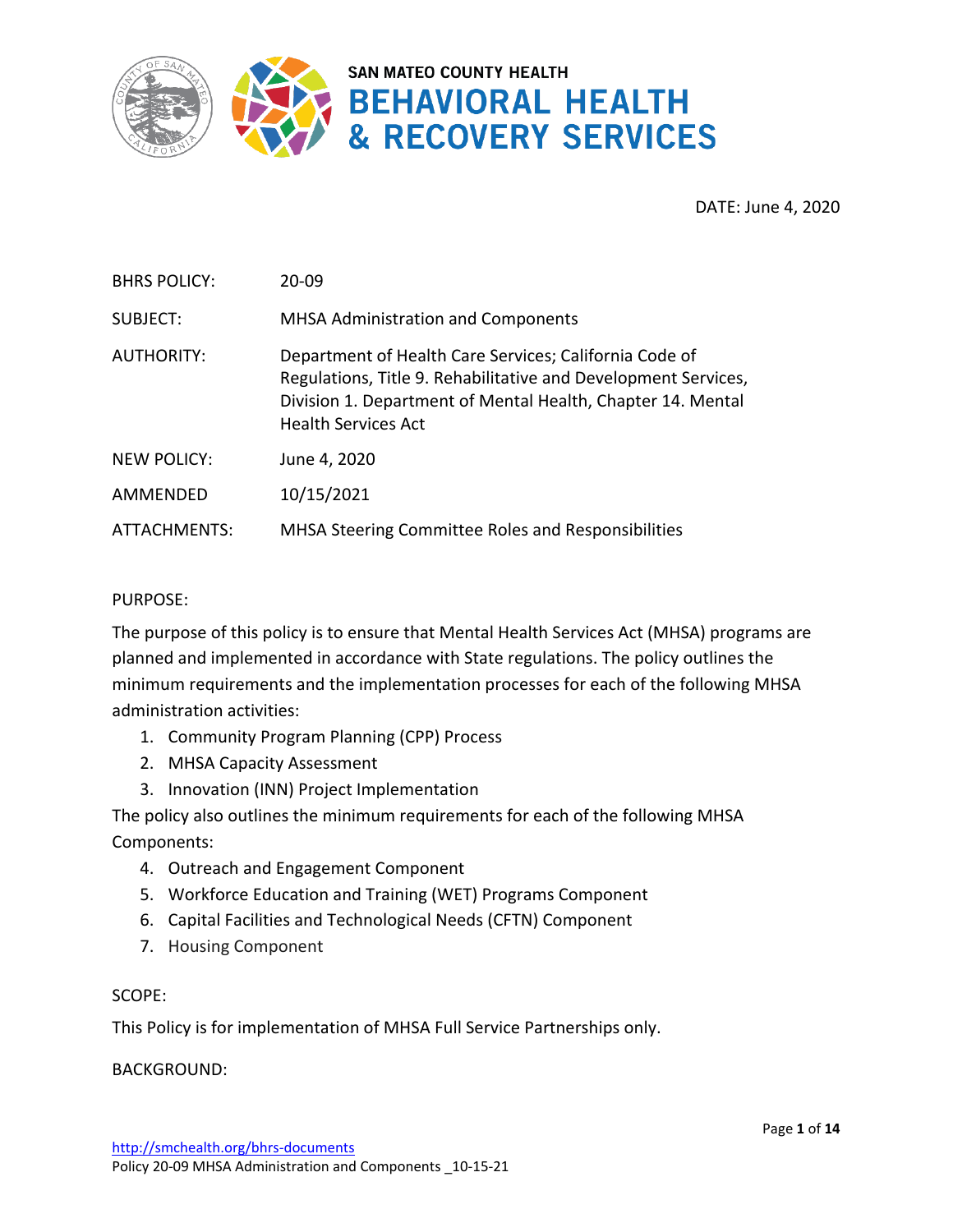



In San Mateo County, MHSA supports a broad continuum of needs across personnel, prevention, early intervention and direct services, infrastructure, technology, training and other resources necessary to support planning, implementation, monitoring and evaluation of progress toward statewide goals for children, transition-age youth, adults, older adults and families.

MHSA legislation funds planning, evaluation and implementation of services in three primary components Community Services and Supports (CSS), Prevention and Early Intervention (PEI) and Innovation (INN).

CSS is the largest component of MHSA; legislation requires 76% of funding be allocated to CSS to provide direct treatment and recovery services to individuals of all ages living with serious mental illness (SMI) or serious emotional disturbance (SED). Furthermore, the legislation requires that 51% of the CSS allocation fund Full Service Partnerships (FSP) services.

PEI accounts for 19% of the county's MHSA budget and targets individuals of all ages prior to the onset of mental illness, with the exception of early onset of psychotic disorders. 51% of the PEI allocation must fund programs for children and youth ages 0-25.

5% of funding is required to be allocated to INN funds to introduce new approaches or community-driven best practices that have not been proven to be effective.

### **DEFINITIONS**

As per the California Code of Regulations, Title 9. Rehabilitative and Development Services, Division 1. Department of Mental Health, Chapter 14. Mental Health Services Act:

The "Mental Health Services Act (MHSA)" is the law that took effect on January 1, 2005 when Proposition 63 was approved by California voters and codified in the Welfare and Institutions Code.

"Community Program Planning" means the process to be used by the County to develop Three-Year Program and Expenditure Plans, and Annual Updates in partnership with stakeholders to: Identify community issues related to mental illness resulting from lack of community services and supports, including any issues identified during the implementation of the Mental Health Services Act; Analyze the mental health needs in the community; Identify and re-evaluate priorities and strategies to meet those mental health needs.

"Stakeholders" means individuals or entities with an interest in mental health services in the State of California, including but not limited to: individuals with serious mental illness and/or serious emotional disturbance and/or their families; providers of mental health and/or related services such as physical health care and/or social services; educators and/or representatives of education; representatives of law enforcement; and any other organization that represents the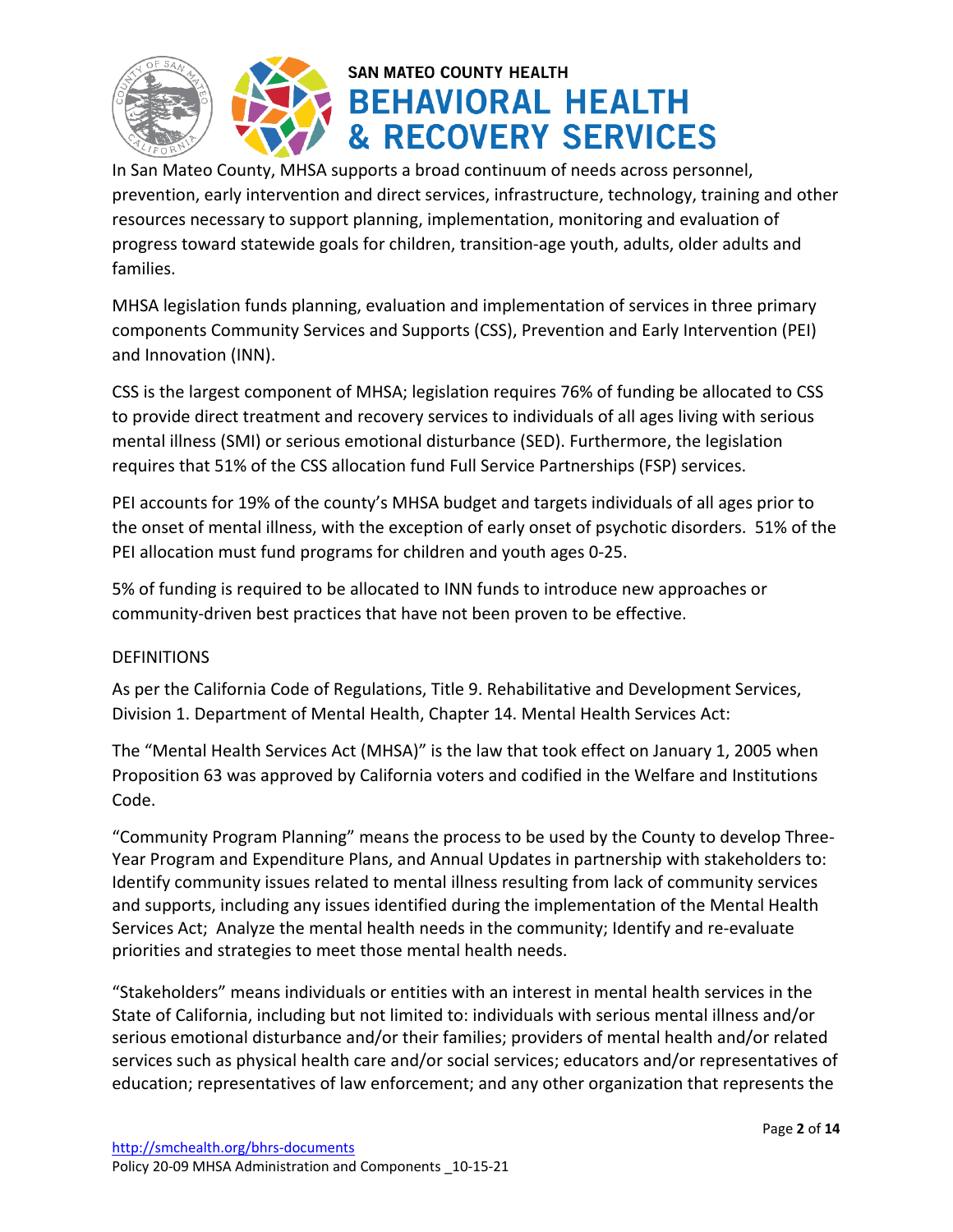



interests of individuals with serious mental illness/ and/or serious emotional disturbance and/or their families.

"Client" means an individual of any age who is receiving or has received behavioral health services. The term "client" includes those who refer to themselves as clients, consumers, survivors, patients or ex-patients.

### POLICY:

- 1. Community Program Planning (CPP) Process
	- a. A Community Program Planning (CPP) process shall be implemented as the basis for developing the MHSA Three-Year Program and Expenditure Plans (Three-Year Plan) and Annual Updates.
	- b. To ensure that the CPP process is adequately staffed, there shall be designated positions and/or units responsible for:
		- i. Coordination and management of the CPP process.
		- ii. Ensuring that stakeholders have the opportunity to participate in the CPP process.
		- iii. Ensuring that stakeholder participation includes representatives of unserved and/or underserved populations and family members of unserved/underserved populations that reflect the diversity of the demographics of the County, including but not limited to, geographic location, age, gender, and race/ethnicity.
		- iv. Outreach to clients with serious mental illness and/or serious emotional disturbance, and their family members, to ensure the opportunity to participate.
	- c. The CPP process shall, at a minimum, include:
		- i. Involvement of clients with serious mental illness and/or serious emotional disturbance and their family members in all aspects of the CPP process.
		- ii. Participation of diverse stakeholders.
		- iii. CPP training shall be provided to:
			- a) staff designated responsible for any of the functions listed above that will enable staff to establish and sustain a CPP process.
			- b) stakeholders, clients, and families, who are participating in the CPP process for each MHSA Three-Year Plan development process.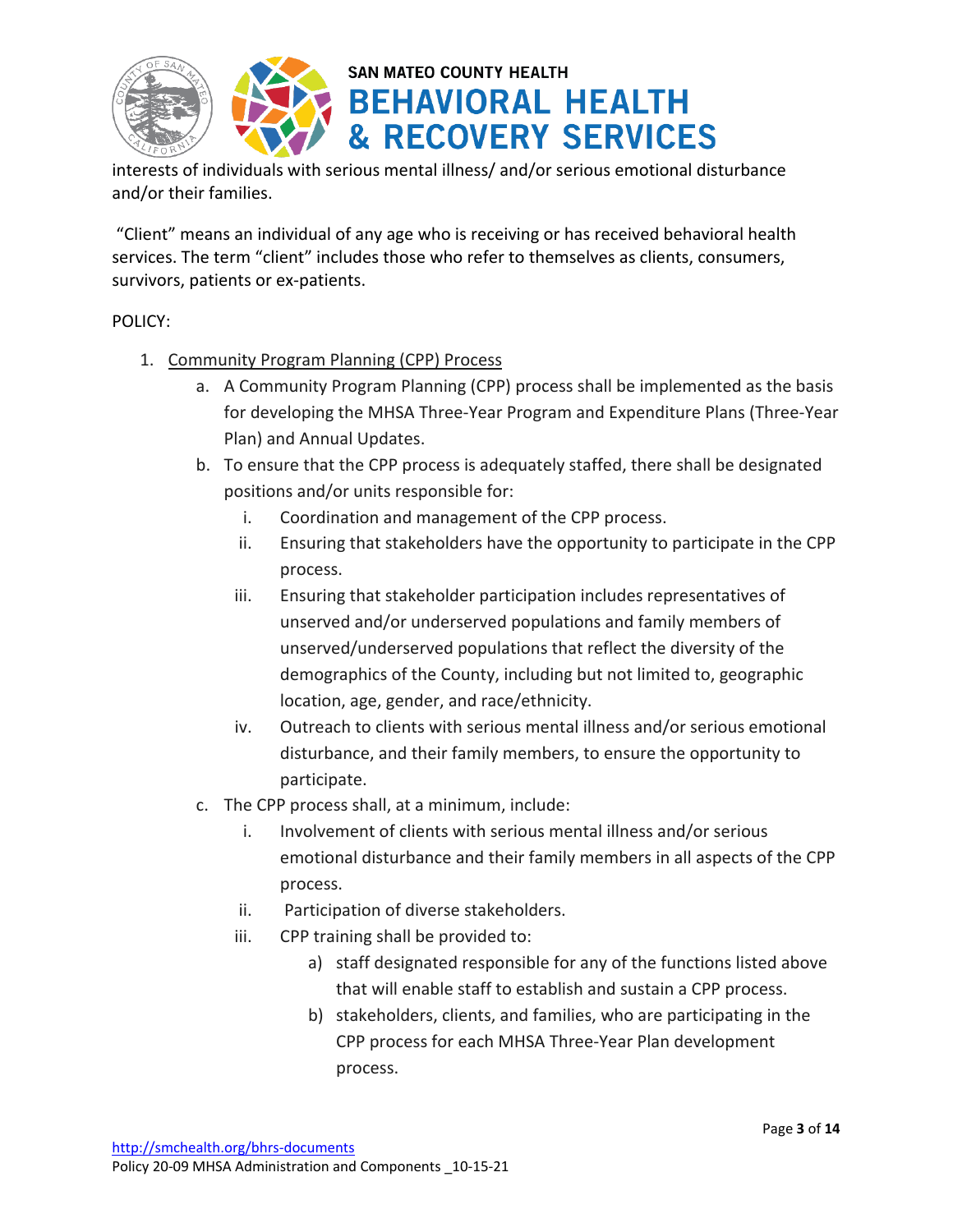

### 2. Assessment of County Capacity to Implement MHSA Programs

An assessment of the capacity to implement MHSA programs shall be conducted and include:

- a. The strengths and limitations of the County and service providers that impact their ability to meet the needs of racially and ethnically diverse populations. The evaluation shall include an assessment of bilingual proficiency in threshold languages.
- b. Percentages of diverse cultural, racial/ethnic and linguistic groups represented among direct service providers, as compared to percentage of the total population needing services and the total population being served.
- c. Identification of possible barriers to implementing the proposed programs/services and methods of addressing these barriers.
- 3. Innovation (INN) Project Implementation
	- a. Innovation (INN) Projects shall be implemented to meet one of the following "primary purpose":
		- i. Introduce a mental health practice or approach that is new to the overall mental health system, including, but not limited to, prevention and early intervention.
		- ii. Make a change to an existing practice in the field of mental health, including but not limited to, application to a different population.
		- iii. Apply to the mental health system a promising community-driven practice or approach that has been successful in non-mental health contexts or settings.
	- b. Approval requests to use INN Funds for a specific INN Project, shall be submitted to the Mental Health Services Oversight and Accountability Commission along with an INN Project Plan for each project.
	- c. An InNN Project Plan shall include the following:
		- i. Name of the INN Project.
		- ii. The total length of the INN Project and how this time period will allow sufficient time for the development, implementation, evaluation, decision-making, and communication of results, including new effective practices and lessons learned.
		- iii. The selected "primary purpose" as described above in item 3.a., the reasons that this purpose is a priority, and how the INN Project will meet the purpose selected.
		- iv. A description of how staff and stakeholders were involved in the planning process, were informed about and understood the purpose and requirements of the Mental Health Services Act INN Component
		- v. A description of the County's plan to involve community stakeholders meaningfully in all phases of INN Projects, including evaluation of the INN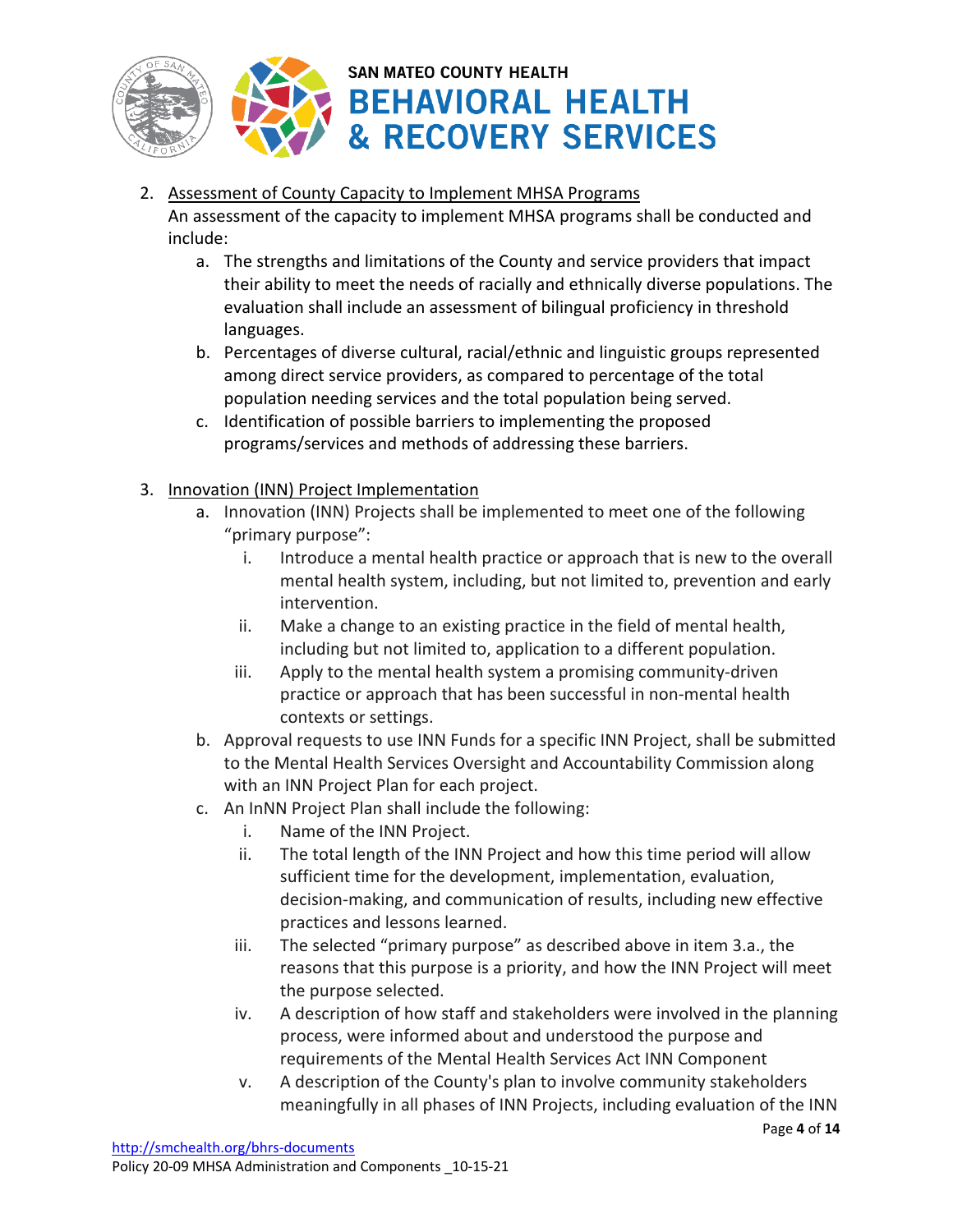



Project and decision-making regarding whether to continue the INN Project, or elements of the Project, without INN Funds.

- vi. Key activities to achieve the intended outcomes of the INN Project that includes a timeline specifying key milestones for development and refinement of the approach; ongoing assessment and final evaluation of the INN Project; decision- making with meaningful involvement of stakeholders; and communication of the results and lessons learned with a focus of dissemination of successful INN Projects.
- vii. Description of the new or changed behavioral health approach, differentiation of the elements that are new or changed from existing practices, and how the INN Project is expected to contribute to the new or changed practice within the field of behavioral health.
- viii. If applicable, the population to be served, including demographic information such as age, gender identity, race, ethnicity, sexual orientation, and language used.
- ix. If applicable, the estimated number of clients expected to be served annually.
- x. Examples of how the INN Project will reflect and be consistent with all relevant Mental Health Services Act standards.
- xi. The methods the County will use to evaluate the effectiveness of the INN Project including:
	- a) Intended outcomes, including at least one outcome relevant to the selected primary purpose, and how those outcomes will be measured, including specific indicators for each intended outcome.
	- b) Methods the County will use to assess the project elements that contributed to the outcomes.
	- c) How the evaluation will assess the effectiveness of the element(s) of the INN Project that are new or changed compared to existing practice in mental health.
- xii. Continuation plan for after the INN Project term and funding ends, including:
	- a) How the decision will be made to continue the INN Project, or elements of the project.
	- b) How to provide continuity for individuals with serious mental illness who are receiving services.
	- c) If applicable, how the it will be funded.
- xiii. A budget that include the following:
	- a) The total INN Funds requested for the INN Project
	- b) Estimated total expenditures, including implementation and evaluation, for the entire duration of each INN Project by fiscal year and the following funding sources: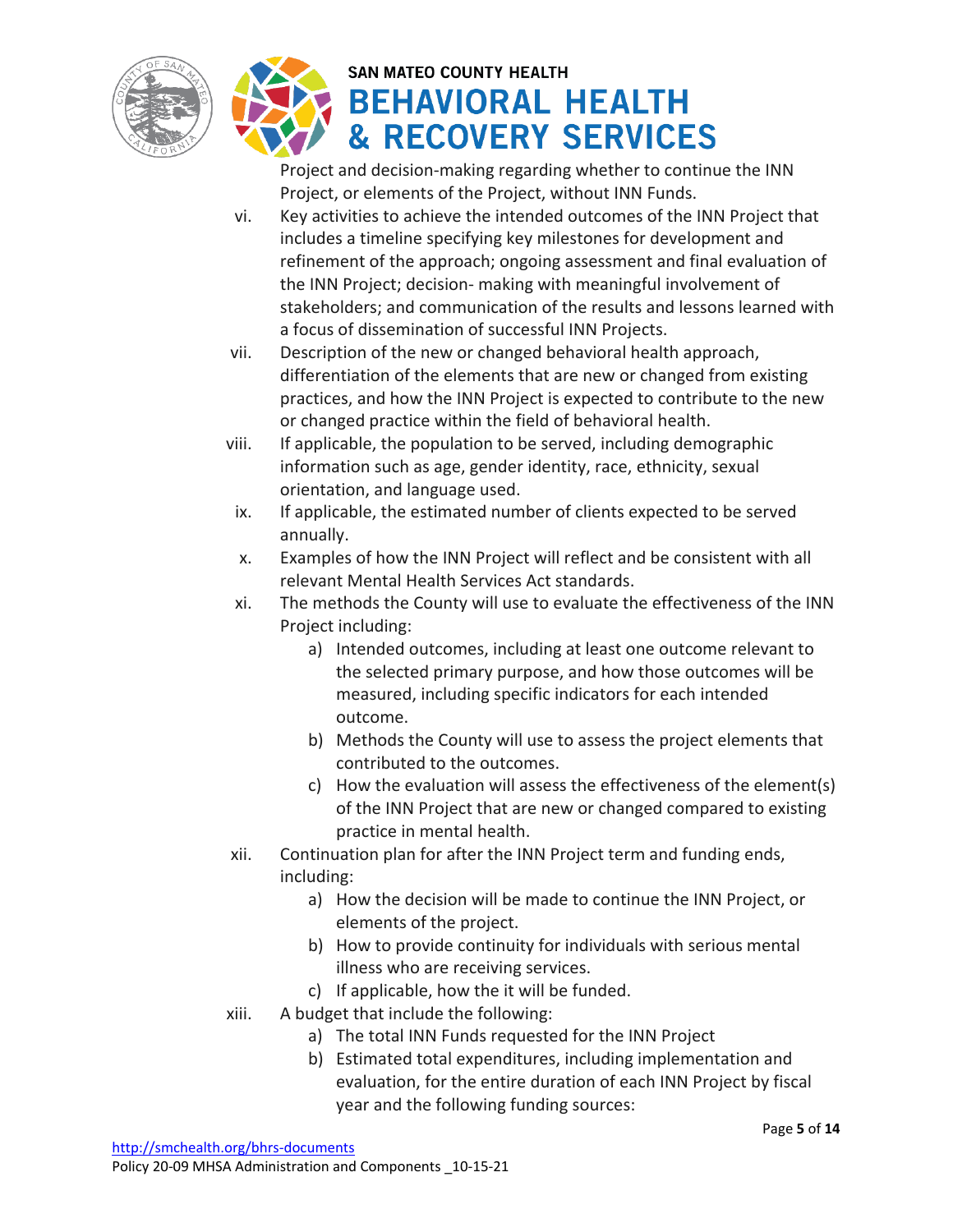



- (1) Innovation (INN) Funds
- (2) Medi-Cal Federal Financial Participation
- (3) 1991 Realignment
- (4) Behavioral Health Subaccount
- (5) Any other funding
- c) A brief narrative to explain how the estimated total budget is consistent with the time-limited, evaluation focus of the project and includes sufficient funds to implement all key activities.

### 4. Outreach and Engagement Component

- a. Outreach and engagement programs and activities shall be developed for the purpose of identifying unserved children and adolescents with serious emotional disturbance and adults and older adults with serious mental illness or at risk of requiring acute psychiatric inpatient care, residential treatment, or outpatient crisis intervention because of a mental disorder; in order to engage them, and when appropriate their families, in the mental health system so that they receive the appropriate services.
- b. Outreach and Engagement activities may include:
	- i. Strategies to reduce ethnic/racial disparities.
	- i. Food, clothing, and shelter, but only when the purpose is to engage unserved individuals, and when appropriate their families, in the mental health system.
	- ii. Outreach to entities such as community-based organizations, schools, tribal communities, primary care providers, faith-based organizations.
	- iii. Outreach to individuals such as community leaders, homeless or individuals incarcerated in county facilities.

### 5. Workforce Education and Training (WET) Component

- a. A WET Coordinator shall be designated to coordinate WET programs and activities and act as a liaison to statewide WET activities.
- b. WET programs and activities shall address workforce shortages and deficits identified through a Workforce Needs Assessment, conducted at least once every five years, and includes:
	- i. A list of BHRS occupations within the following categories and the number of individuals in each occupation.
		- a) Licensed mental health staff who provide services to clients.
		- b) Mental health staff, not required to be licensed, who provide services to clients.
		- c) Other health care professionals who provide services to clients, such as physicians, rehabilitation therapists and traditional cultural healers.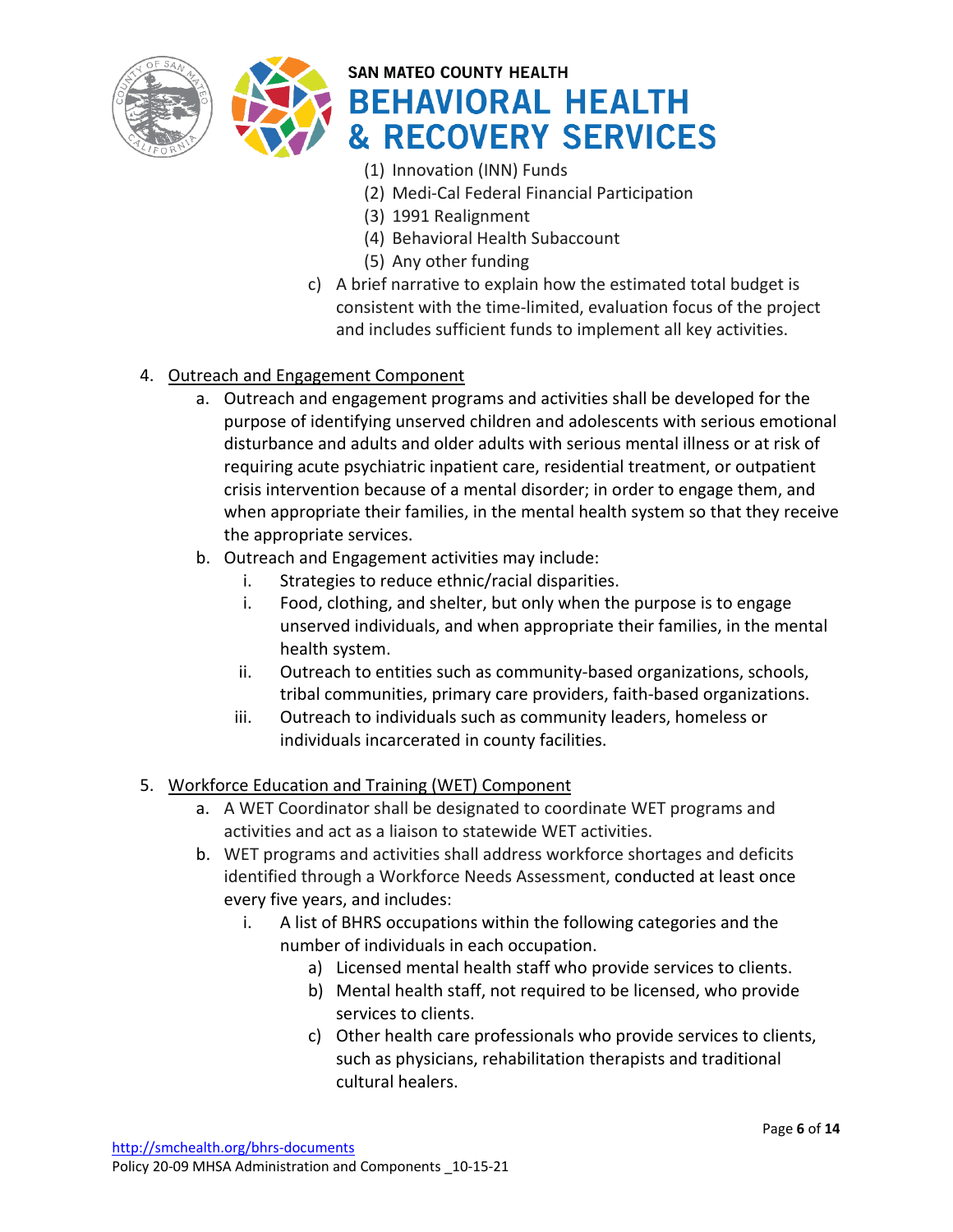



- d) Managerial and supervisory positions, if more than 50% of the individual's time is spent managing or supervising others.
- e) Personnel who provide support to staff providing services to clients.
- ii. For each occupation above:
	- a) An estimate of the number of additional positions needed and the number of positions determined to be hard-to-fill or for which it is hard to retain staff including in certain geographical areas
	- b) The number of positions, including job title and/or job description, for which recruitment priority is given to clients and/or family members of clients.
	- c) An estimate of the number of personnel by racial/ethnic group.
- iii. The estimated number of clients and family members of clients by racial/ethnic group served.
- iv. A list of the languages in which staff proficiency is required to ensure access to and quality of services for individuals whose primary language is not English. For each language listed:
	- a) The number of staff who are proficient in that language.
	- b) The estimated number of additional staff necessary to meet the need.
- v. The number of employees and volunteers in each of the following categories:
	- a) Employees, volunteers and/or individuals under contract who are directly supervised by County staff.
	- b) Employees, volunteers and/or individuals under contract who are directly supervised by contract agency staff.
- vi. Any additional workforce needs identified.

### 6. Capital Facilities and Technological Needs (CFTN) Component

- a. CFTN projects shall support BHRS and/or contract providers to enable the provision of MHSA administration, services, and supports, including:
	- i. Acquire and build upon land that will be County-owned
	- ii. Acquire buildings that will be County-owned
	- iii. Construct buildings that will be County-owned
	- iv. Renovate buildings that are County-owned
	- v. Establish a capitalized repair/replacement reserve for buildings acquired or constructed with Capital Facilities funds and/or personnel cost directly associated with a Capital Facilities Project, i.e., a project manager.
- b. CFTN component projects shall not include housing projects.
- c. CFTN buildings shall serve clients in less restrictive settings. If a CFTN project, whether acquisition, construction, or renovation, is a restrictive setting, BHRS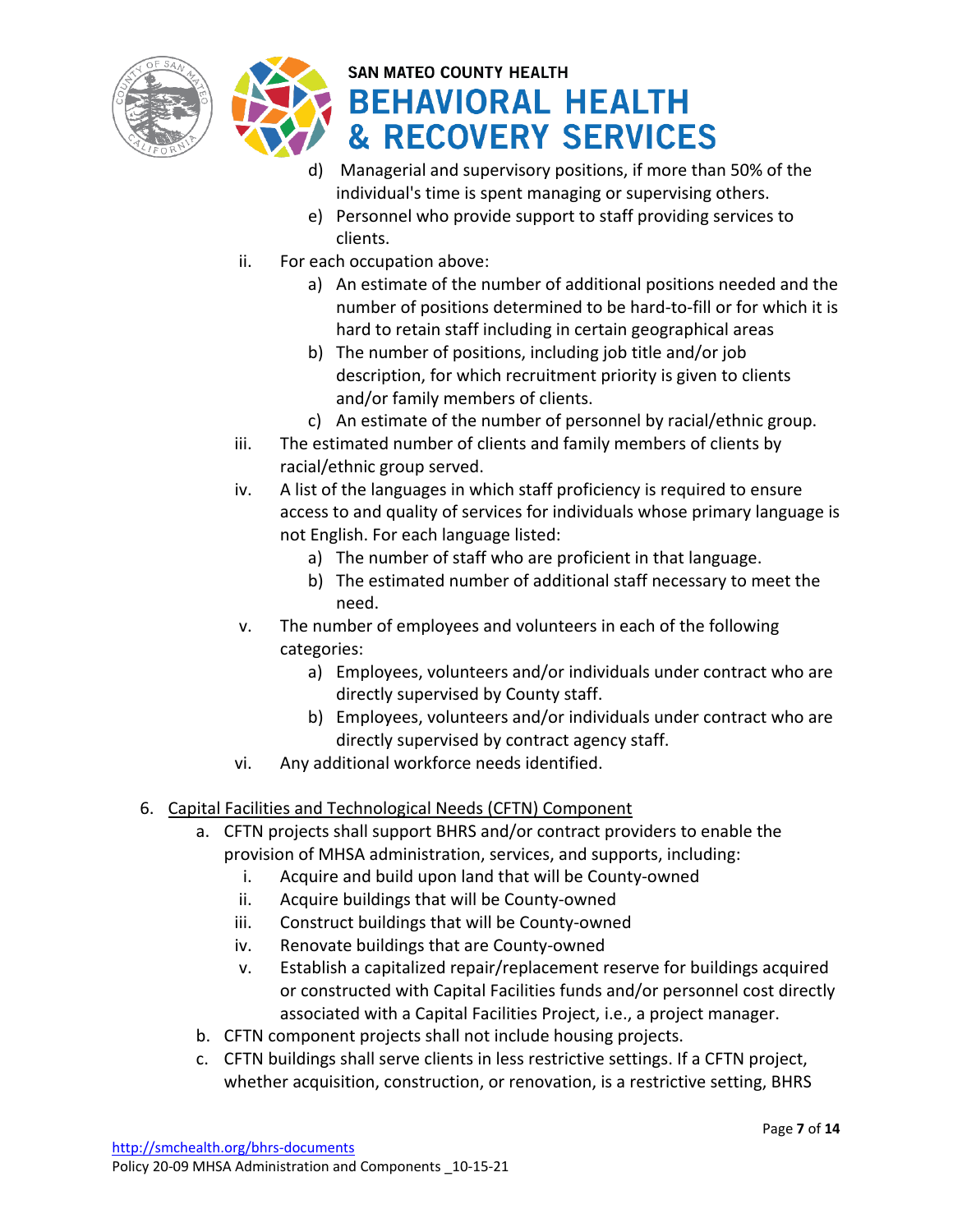



shall demonstrate the need for a building with a restrictive setting by including specific facts and justifications in a CFTN plan as follows:

- i. There is an unmet need for a restrictive facility in order to adequately serve clients with serious mental illness and/or emotional disorder.
- ii. These needs cannot be adequately served in a less-restrictive setting. Specific reasons to substantiate the inability to meet the needs in a lessrestrictive setting shall be included in the CFTN plan.
- iii. It is not feasible to build the required facility using non-MHSA funds. Specific reasons for non-feasibility shall be included in the CFTN plan
- iv. BHRS has pursued, and been unable to obtain, other sources of funding.
- v. The proposal for a restrictive facility was developed through a Community Program Planning process and local Mental Health and Substance Abuse Recovery Commission review and adoption by the Board of Supervisors.
- d. Non-county privately owned building may be renovated under this CFTN component if the building is dedicated and used to provide MHSA services and shall include the following descriptions in a CFTN plan:
	- i. For treatment facilities, how the renovation will benefit the clients served in the facility i.e., will result in an expansion of the capacity/access to existing services or the provision of new services
	- ii. For administrative offices, how the administrative offices augment/support to BHRS' ability to provide MHSA programs/services
	- iii. How the costs of renovation are reasonable and consistent with what a prudent buyer would incur. The prudent buyer refuses to pay more than the going price for an item/service and seeks to economize by minimizing costs.
	- iv. Demonstrate a method for protecting its capital interest in the renovation. Examples of methods counties might use to protect their capital interest in renovated facilities shall include, but are not limited to:
		- a) Instituting a deed restriction on property use in exchange for the resources invested.
		- b) Amending loan agreements to reflect all improvements are considered property of the County which allows the County the option of removing the improvements if specified conditions are not met.
		- c) Acquiring an interest in the property as evidenced by a grant deed.
- e. CFTN shall only cover those portions of land and buildings where MHSA programs, services and administrative supports are provided.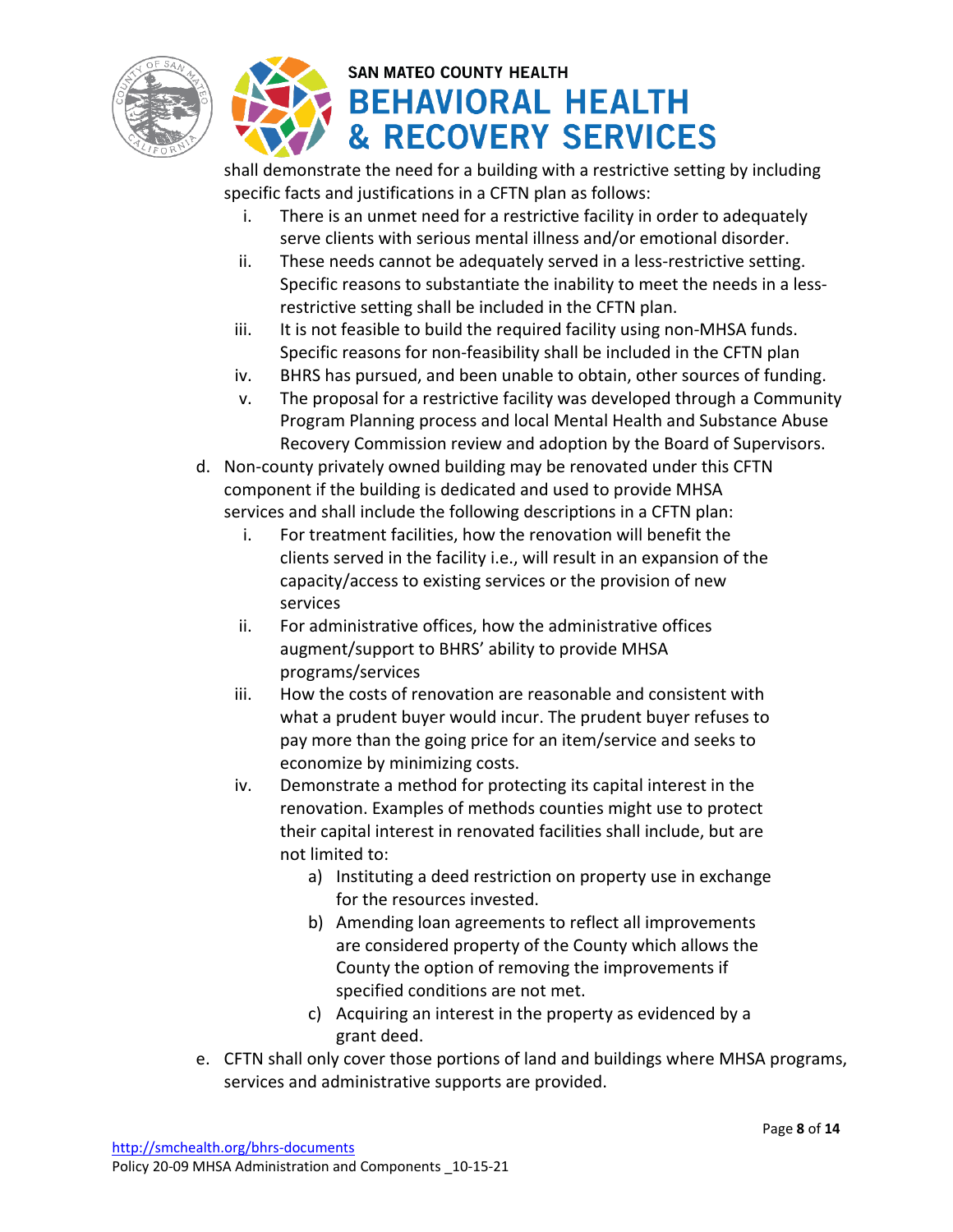



- f. Land acquired and built upon or construction/renovation of buildings shall be for a minimum of twenty years.
- g. All buildings under this CFTN component shall comply with federal, state and local laws and regulations including zoning and building codes and requirements; licensing requirements, where applicable; fire safety requirements; environmental reporting and requirements; hazardous materials requirements; the Americans with Disabilities Act (ADA), California Government Code Section 11135 and other applicable requirements.
- h. CFTN may establish a capitalized repair/replacement reserve for buildings acquired or constructed through CFTN. The reserve will be controlled, managed, and disbursed by BHRS.
- i. BHRS shall ensure that the property is updated to comply with applicable requirements, and maintained as necessary, and that appropriate fire, disaster, and liability insurance coverage is maintained.
- j. For "lease (rent) to own" a building under CFTN component BHRS shall provide justification why "lease (rent) to own" is preferable to the outright purchase of the building and why the purchase of such property, with MHSA CFTN funds is not feasible.
- k. For purchase of land with no MHSA funds budgeted for construction of a building or purchase of a building (i.e. modular, etc.), BHRS shall explain its choice and provide a timeline with expected sources of income for the planned construction or purchase of building upon this land and how this serves to increase BHRS infrastructure.

### 7. Housing Component

- a. The Housing component shall include housing assistance services as follows:
	- i. Rental assistance or capitalized operating subsidies.
	- ii. Security deposits, utility deposits, or other move-in cost assistance.
	- iii. Utility payments.
	- iv. Moving cost assistance.
	- v. Build or rehabilitate housing for homeless, mentally ill persons or mentally ill persons who are at risk of being homeless.
- b. The Housing component may include housing across the continuum for individuals with mental illness including: temporary, transitional/halfway/residential care and permanent single or scattered-site supportive housing; it includes the acquisition, rehabilitation or construction of permanent supportive housing and operating subsidies.
- c. The Housing shall not include involuntary, restrictive facilities and long-term hospital and/or long-term institutional care.
- d. Housing shall be made available to for individuals with serious mental illness who are homeless, or at risk of homelessness and who meet the MHSA target population as follows: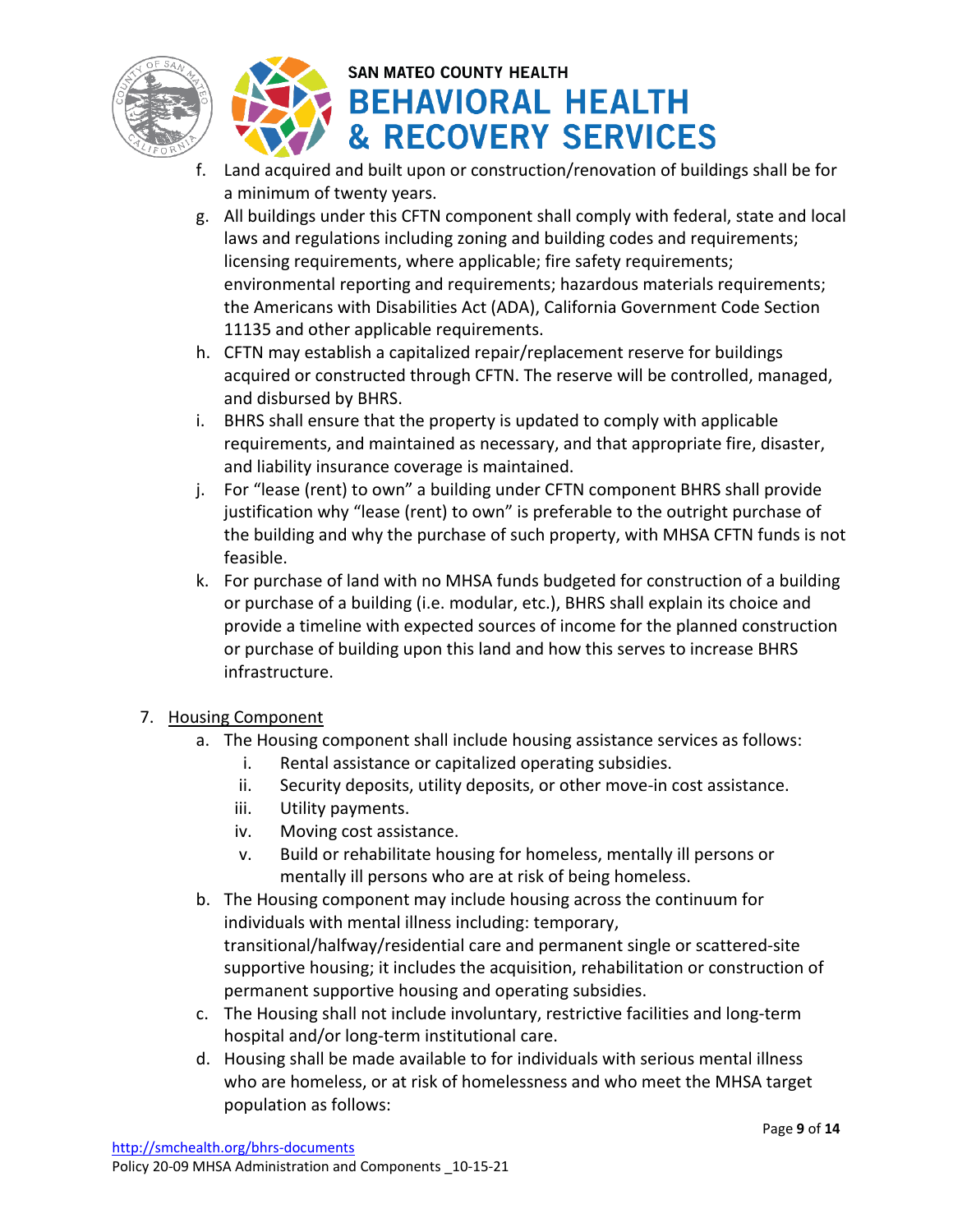



- i. Adults or older adults with serious mental illness
- ii. Children and youth with severe emotional disorders
- iii. In addition to meeting either (i) or (ii) above, the individual shall be one of the following:
	- a) Homeless, meaning living on the streets or lacking a fixed and regular night-time residence. This includes living in a shelter, motel or other temporary living situation in which the individual has no tenant rights.
	- b) At risk of being homeless due to one of the following situations:
		- (1) Transition age youth exiting the child welfare or juvenile justice systems.
		- (2) Discharge from crisis and transitional residential settings; a hospital, including acute psychiatric hospitals; psychiatric health facilities; skilled nursing facilities with a certified special treatment program for the mentally disordered; and mental health rehabilitation centers.
		- (3) Release from city or county jails.
		- (4) Temporarily placed in a residential care facility upon discharge from (2) or (3) above.

### PROCEDURE/ RESPONSIBILITY

- 1. The MHSA Coordinator has oversight responsibilities of all MHSA Administration activities outlined in this policy and works collaboratively with,
	- a. the Office of Diversity and Equity and the Office of Family and Consumer Affairs to support meaningful outreach, support and participation of unserved/underserved communities, clients and family members of clients;
	- b. BHRS managers responsible for monitoring and oversight of the MHSA Components to ensure that activities and programs are carried out in accordance with State requirements; and
	- c. the BHRS Fiscal Manager and fiscal staff to ensure consistent reporting of program names in the Annual Revenue and Expenditure Report (ARER) with the MHSA Three-Year Plan and subsequent Annual Updates.
		- i. Training will be provided to any new MHSA program and/or fiscal staff that support the development of the MHSA Three-Year Plan, Annual Update, and the ARER to sustain the consistency in program names.
- 2. The MHSA Coordinator shall be responsible for carrying out a Community Program Planning (CPP) process for every MHSA Three-Year Plan and Annual Updates. The CPP process for the MHSA Three-Year Plan shall include the following: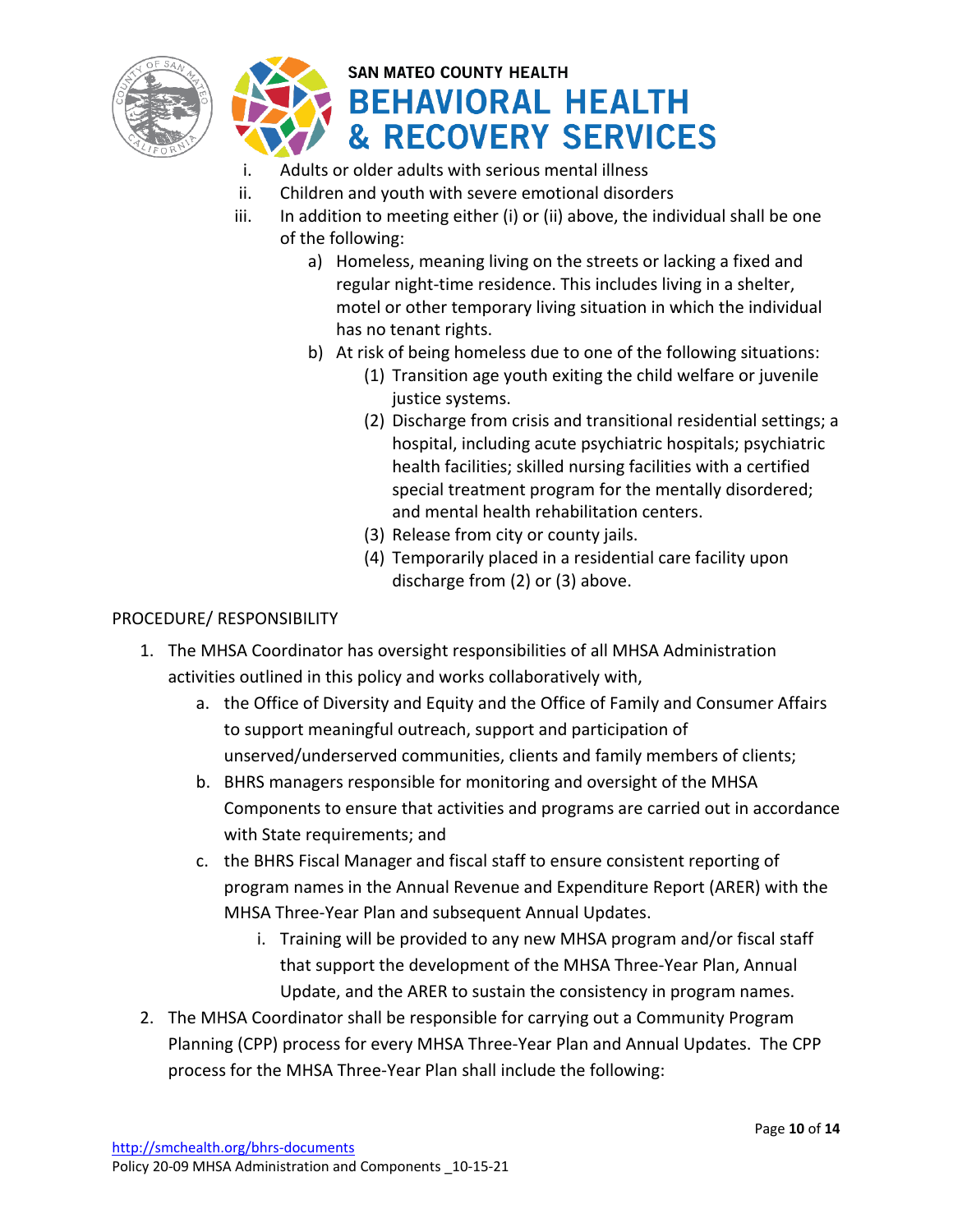



- a. Facilitate an MHSA Steering Committee, to guide and inform and prioritize outcomes of the CPP process. The MHSA Steering Committee makes recommendations to the planning and services development process and assures that MHSA planning reflects local diverse needs and priorities, contains the appropriate balance of services within available resources and meets the criteria and goals established.
	- i. An MHSA Steering Committee Member Application shall be posted on the MHSA website and circulated broadly to ensure culturally diverse stakeholders, clients, family members of clients and vulnerable communities are represented on the committee.
	- ii. The MHSA Steering Committee Roles and Responsibilities document, attached, includes the purpose, composition requirements, expectations and meeting frequency. Any updates to the document shall be developed, vetted, and approved by the MHSA Steering Committee members.
- b. Conduct stakeholder input through a CPP framework that includes the following:
	- i. A Needs Assessment phase shall include, but not limited to:
		- a) A review of local plans, reports/evaluations, and/or assessments across service sectors that interface with behavioral health clients (justice system, housing, health equity, substance use, etc.)
		- b) A county-wide survey to support the prioritization of needs.
	- ii. A Strategy Development phase shall include, but not limited to:
		- a) County-wide input sessions and key interviews targeting culturally, age-based and geographically diverse stakeholders will recommend strategies that address:
			- (1) the needs identified during the Needs Assessment phase;
			- (2) the requirements for developing programs under both MHSA components, Community Services and Supports (CSS) and Prevention and Early Intervention (PEI); and
			- (3) the requirements to maintain the percentage of funding allocation at 51% of CSS to Full Service Partnerships and 51% of PEI for ages 0-25 population.
		- b) Prioritization of the strategies identified through the input sessions and key interviews, by the MHSA Steering Committee.
	- iii. The MHSA Three-Year Plan Development phase shall include, but not limited to: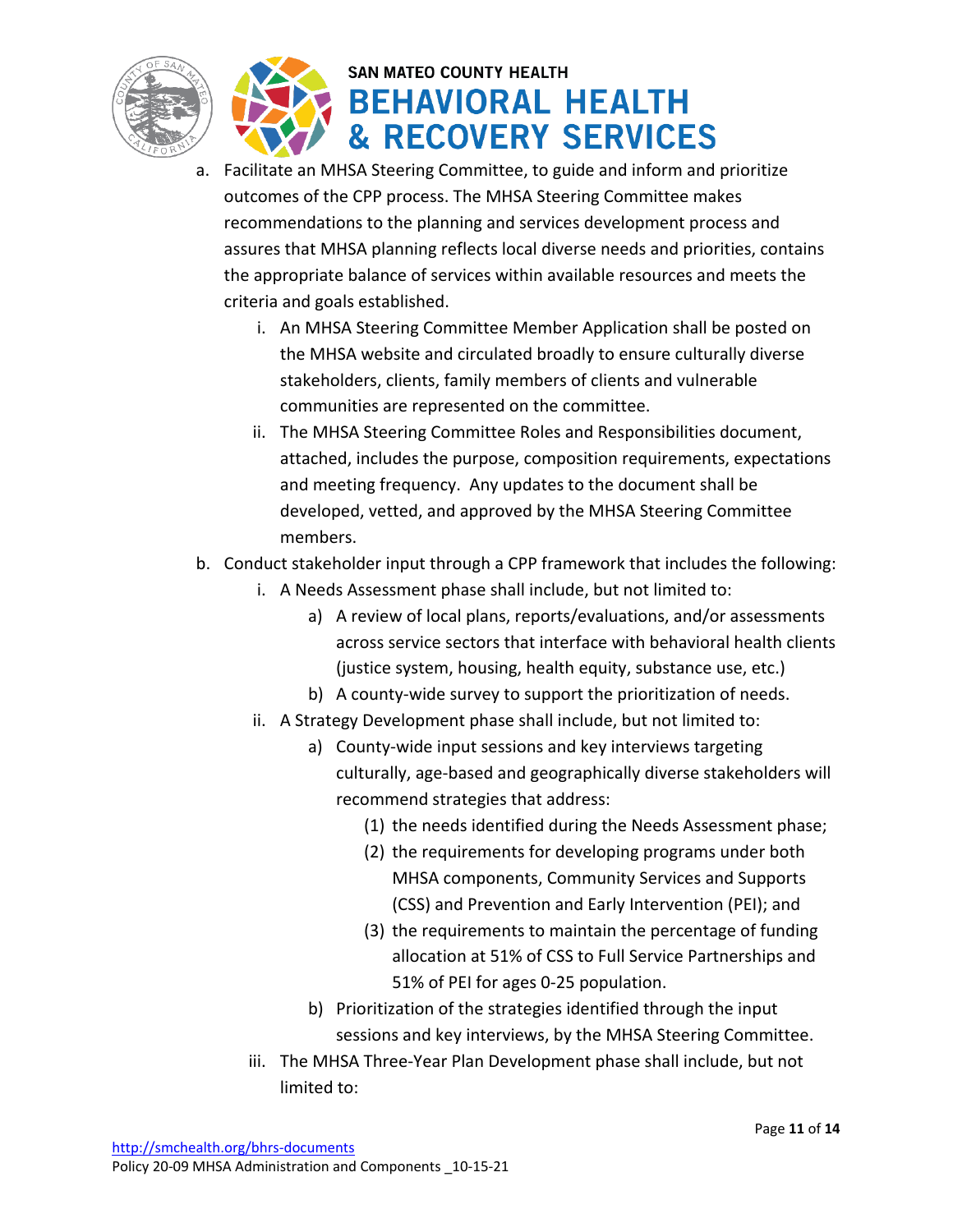



- a) A draft MHSA Three-Year Plan shall be prepared by the MHSA Coordinator that is reflective of the data collected and prioritization from stakeholders and the MHSA Steering Committee throughout the CPP process.
- b) Opening of a 30-day public comment process for review of the MHSA Three-Year Plan, followed by a public hearing by the Mental Health and Substance Abuse Recovery Commission (MHSARC).
- c) Adoption of the MHSA Three-Year Plan by the Board of Supervisors.
- d) Submission of the MHSA Three-Year Plan to the Mental Health Services Oversight Commission (MHSOAC) and the Department of Health Care Services (DHCS), within 30 days of adoption by the Board of Supervisors.
- c. The MHSA Coordinator shall ensure the following input support activities:
	- i. Training (pre-session orientations) for stakeholders, clients and family members of clients to support meaningful participation in all CPP activities.
	- ii. Conducting all analysis, documentation and presentation of data collected throughout the CPP process and posting these on the MHSA website for the public to access.
	- iii. Review all public comment information and respond to substantive questions or comments in writing and present to the MHSARC for review. Substantive comments are defined as feedback that would impact or require a programmatic or fiscal change in the MHSA Three-Year Plan.
- d. The MHSA Coordinator shall ensure that various means are used to circulate information about the CPP process, the MHSA Three-Year Plan draft, and the 30 day public comment period including, but not limited to:
	- i. Announcements at internal and external community meetings.
	- ii. Announcements at program activities engaging diverse families and communities (Parent Project, Health Ambassador Program, Lived Experience Academy, etc.).
	- iii. E-mail communication to the MHSA distribution list of subscribers from the MHSA website and the Office of Diversity and Equity distribution list of subscribers.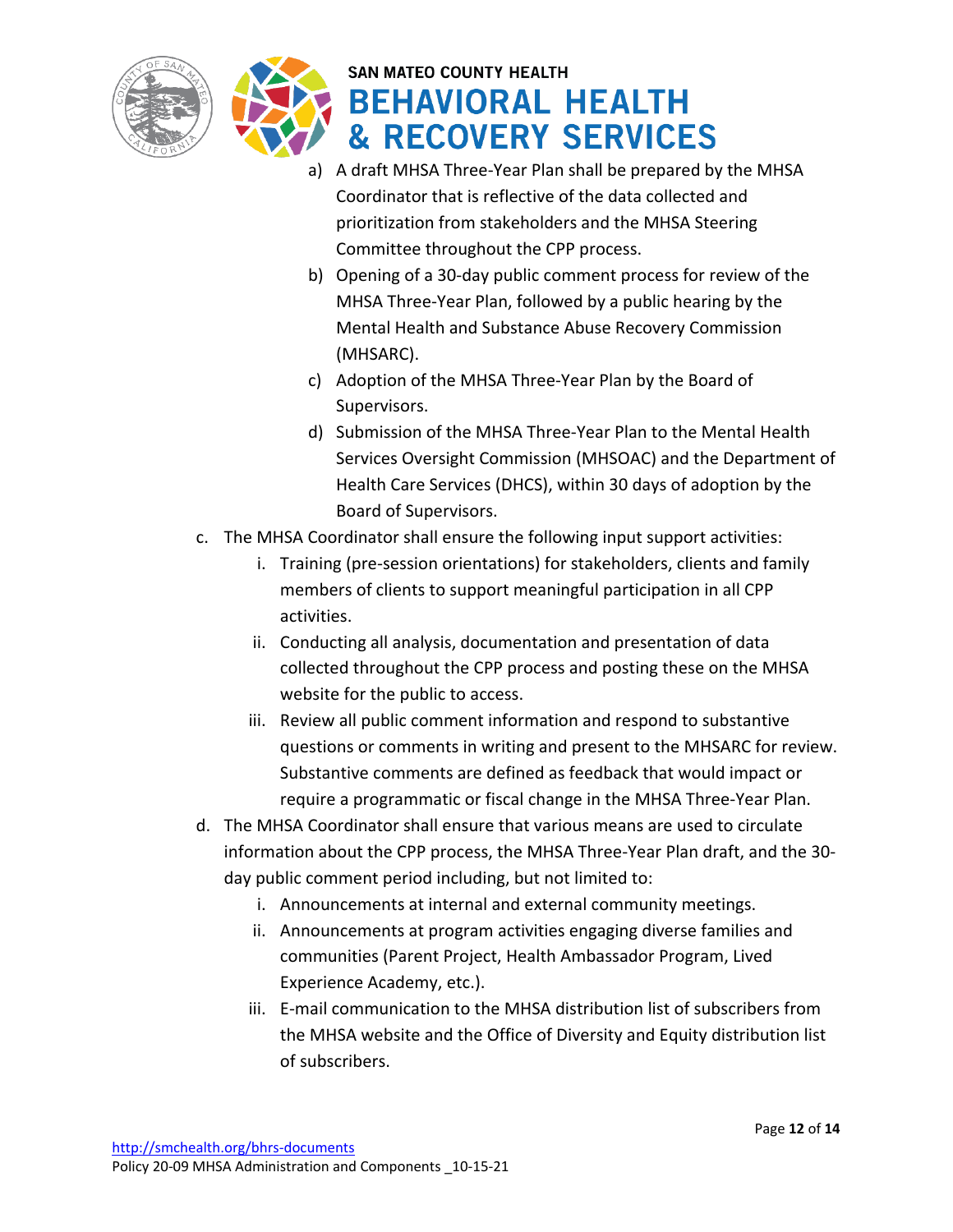



- iv. Postings on physical bulletin board at BHRS clinics, wellness/drop-in centers, community-based organizations, and other public spaces.
- v. Posting on the MHSA webpage, the BHRS Blog, and the BHRS Wellness Matters Newsletter.
- 3. The MHSA Coordinator shall be responsible for facilitating stakeholder input for any updates to the MHSA Three-Year Plan including, necessary changes and new program planning during the MHSA Three-Year Plan implementation period. Activities to support updates to the MHSA Three-Year Plan shall include, but not limited:
	- a. Facilitation of work groups, taskforces, subcommittees, and/or ad-hoc groups of subject matter experts, stakeholders and clients and family members of clients to guide and support the process.
	- b. Inclusion of the changes and/or new program planning in the MHSA Annual Update, which also requires a 30-day public comment period and public hearing by the MHSARC, Board of Supervisor adoption and submission to the state MHSOAC and DHCS.
- 4. The MHSA Coordinator shall be responsible for carrying out a process for Innovation (INN) Project planning. The process for planning for INN Projects shall be and extension of the MHSA Three-Year Plan development process described above in items 2-3 and include the following:
	- a. A broad solicitation of INN Project ideas shall include information about INN requirements and an INN Idea Form to capture all the necessary requirements for INN funding. The solicitation shall be circulated through various means including flyers, announcements, email distributions, posting on the MHSA website and BHRS Wellness Matters and the BHRS Blog
	- b. INN project ideas shall address one of the priority needs identified directly by the community during the MHSA Three-Year Plan development process.
	- c. MHSA INN project brainstorming sessions held with groups as requested
	- d. Pre-screened of submitted against the INN requirements, by the MHSA Coordinator
	- e. An MHSA INN Selection Committee made up of MHSA Steering Committee clients, family members, community service providers and BHRS staff, facilitated by the MHSA Coordinator to select and prioritize the INN Projects that shall move forward to develop into full INN Project proposals.
	- f. The MHSA Steering Committee will review any INN Project ideas selected, provide input regarding the design, implementation and other details of the project prior to developing a full proposal.